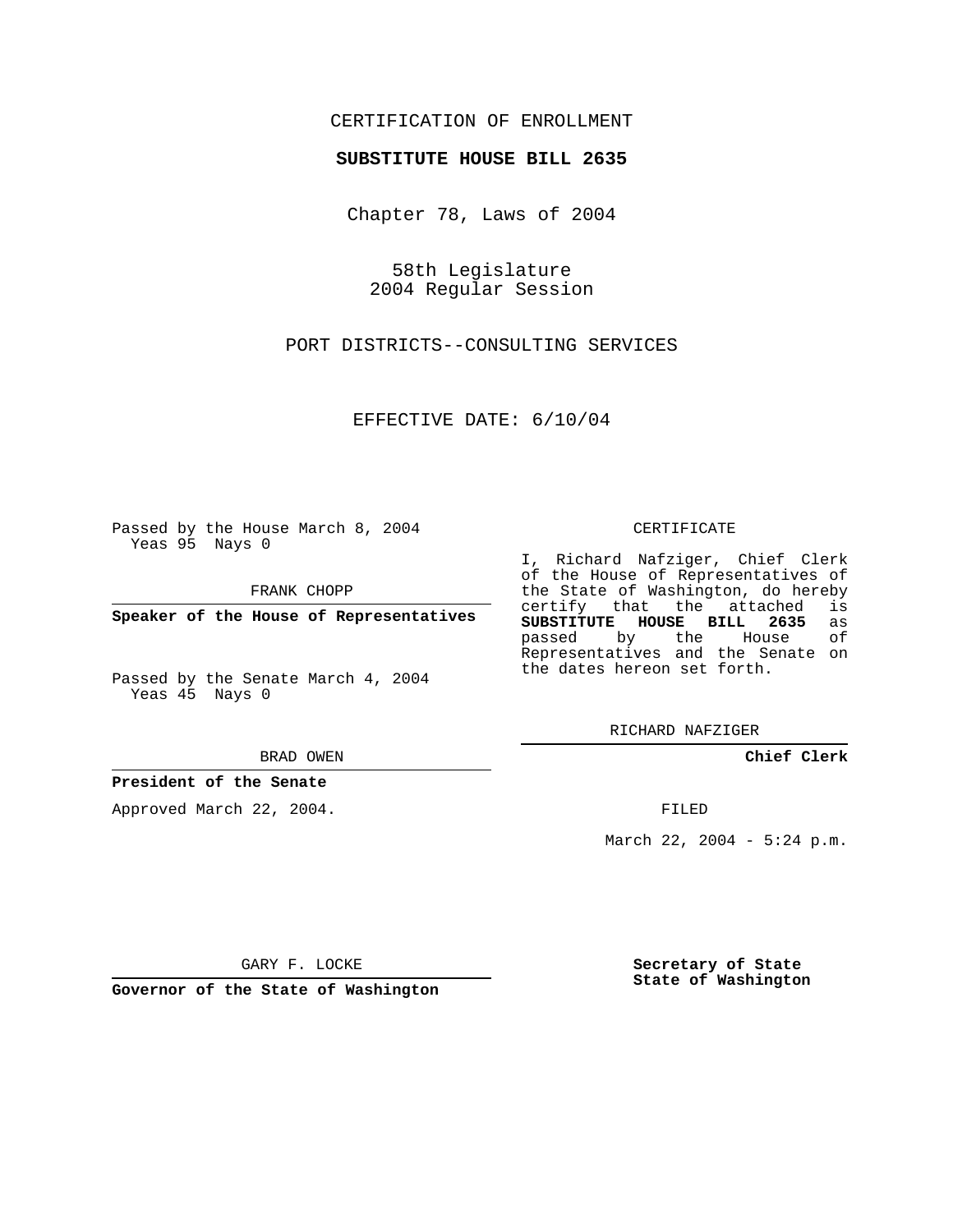# **SUBSTITUTE HOUSE BILL 2635** \_\_\_\_\_\_\_\_\_\_\_\_\_\_\_\_\_\_\_\_\_\_\_\_\_\_\_\_\_\_\_\_\_\_\_\_\_\_\_\_\_\_\_\_\_

\_\_\_\_\_\_\_\_\_\_\_\_\_\_\_\_\_\_\_\_\_\_\_\_\_\_\_\_\_\_\_\_\_\_\_\_\_\_\_\_\_\_\_\_\_

## AS AMENDED BY THE SENATE

Passed Legislature - 2004 Regular Session

## **State of Washington 58th Legislature 2004 Regular Session**

**By** House Committee on Trade & Economic Development (originally sponsored by Representatives Pettigrew, Skinner, Jarrett, Clibborn, McDonald, Veloria, Anderson, Chase, Morrell and Rockefeller)

READ FIRST TIME 02/06/04.

 AN ACT Relating to port districts; adding a new section to chapter 53.08 RCW; and providing an expiration date.

BE IT ENACTED BY THE LEGISLATURE OF THE STATE OF WASHINGTON:

 NEW SECTION. **Sec. 1.** A new section is added to chapter 53.08 RCW to read as follows:

 A port district may provide advisory consulting services for compensation on matters within the scope of this title or Title 14 RCW. A port district may provide these services only to other public agencies and governments, including foreign governments and government- sponsored organizations. A port district providing consulting services must create and maintain an open roster of Washington firms interested in bidding on opportunities generated as a result.

 By enacting this legislation, the legislature intends to enhance the ability of Washington port districts to facilitate economic opportunities for the benefit of Washington businesses. Nothing in this section is intended to authorize direct competition by port districts with private business.